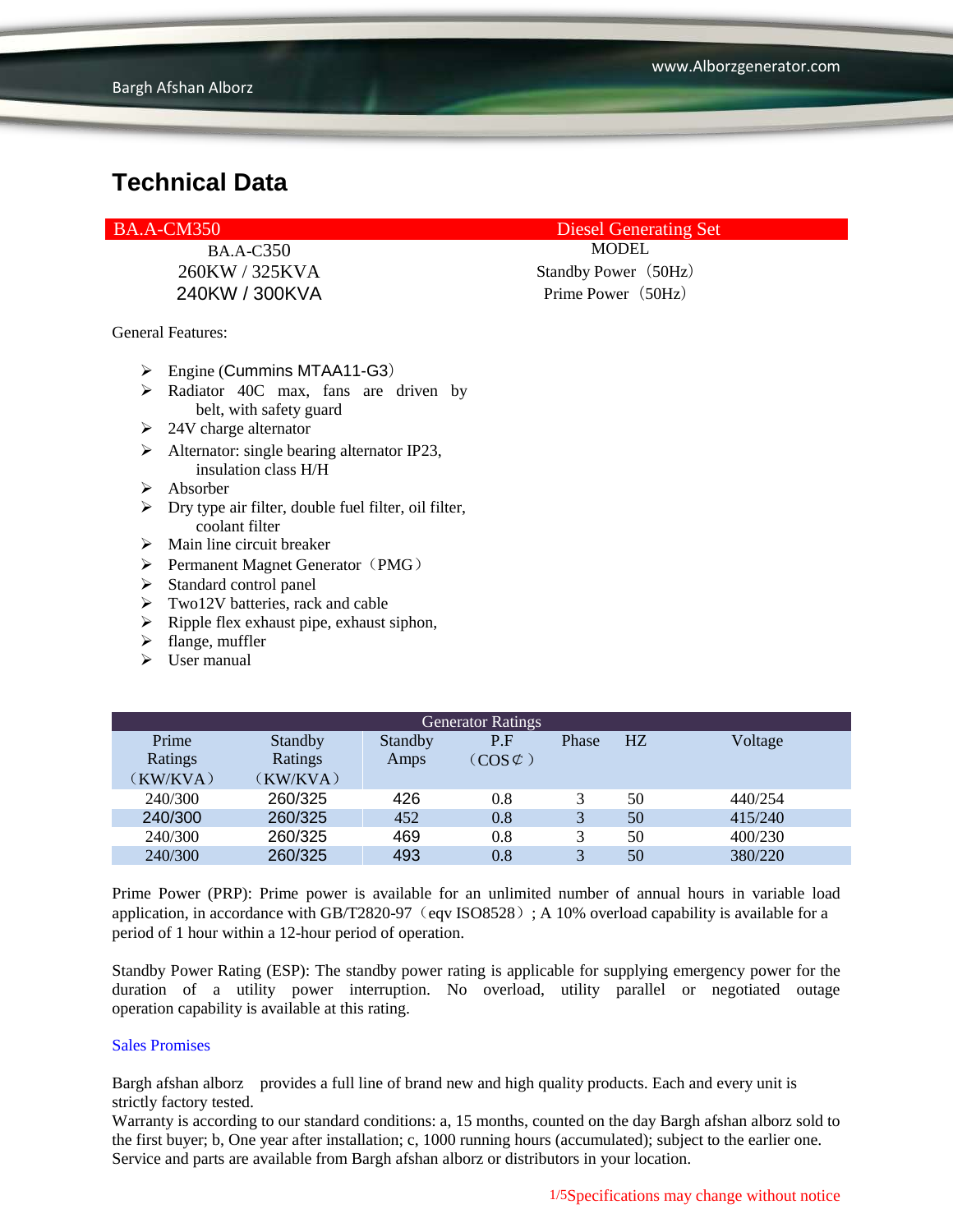| <b>BA.A-CM350</b>                | <b>Diesel Generating Set</b> |
|----------------------------------|------------------------------|
|                                  | <b>ENGINE DATA</b>           |
| Manufacturer / Model:            | Cummins MTAA11-G3, 4-cycle   |
| Air Intake System:               | Turbo, Air/air cooling       |
| Fuel System:                     | PT-stc type fuel pump        |
| <b>Cylinder Arrangement:</b>     | 6 in line                    |
| Displacement:                    | 10.8L                        |
| Bore and Stroke:                 | $125*147$ (mm)               |
| <b>Compression Ratio:</b>        | 15.0                         |
| <b>Rated RPM:</b>                | 1500rpm                      |
| Max. Standby Power at Rated RPM: | 260KW/353HP                  |
| Governor Type:                   | Electronic                   |
|                                  | <b>Exhaust System</b>        |
| <b>Exhaust Gas Flow:</b>         | 950L/s                       |
| Exhaust                          | 545°C                        |
| Temperature:                     |                              |
| <b>Max Back Pressure:</b>        | 10kPa                        |
|                                  | Air Intake System            |
| Max Intake Restriction:          | 6.2kPa                       |
| Consumption:                     | 322L/s                       |
| Air Flow:                        | 8161L/s                      |
|                                  | <b>Fuel System</b>           |
| 100% (Prime Power) Load:         | 69 L/h                       |
| 75% (Prime Power) Load:          |                              |
| 50% (Prime Power) Load::         |                              |
| Total Oil Capacity:              | Oil System<br>39L            |
| Oil Consumption:                 | $0.24$ g/kwh                 |
| Engine Oil Tank Capacity:        | 34L                          |
| Oil Pressure at Rated RPM:       | 207-276kPa                   |
|                                  | <b>Cooling System</b>        |
| <b>Total Coolant Capacity:</b>   | 61L                          |
| Thermostat:                      | 82-93°C                      |
| Max Water Temperature:           | 104°C                        |
|                                  |                              |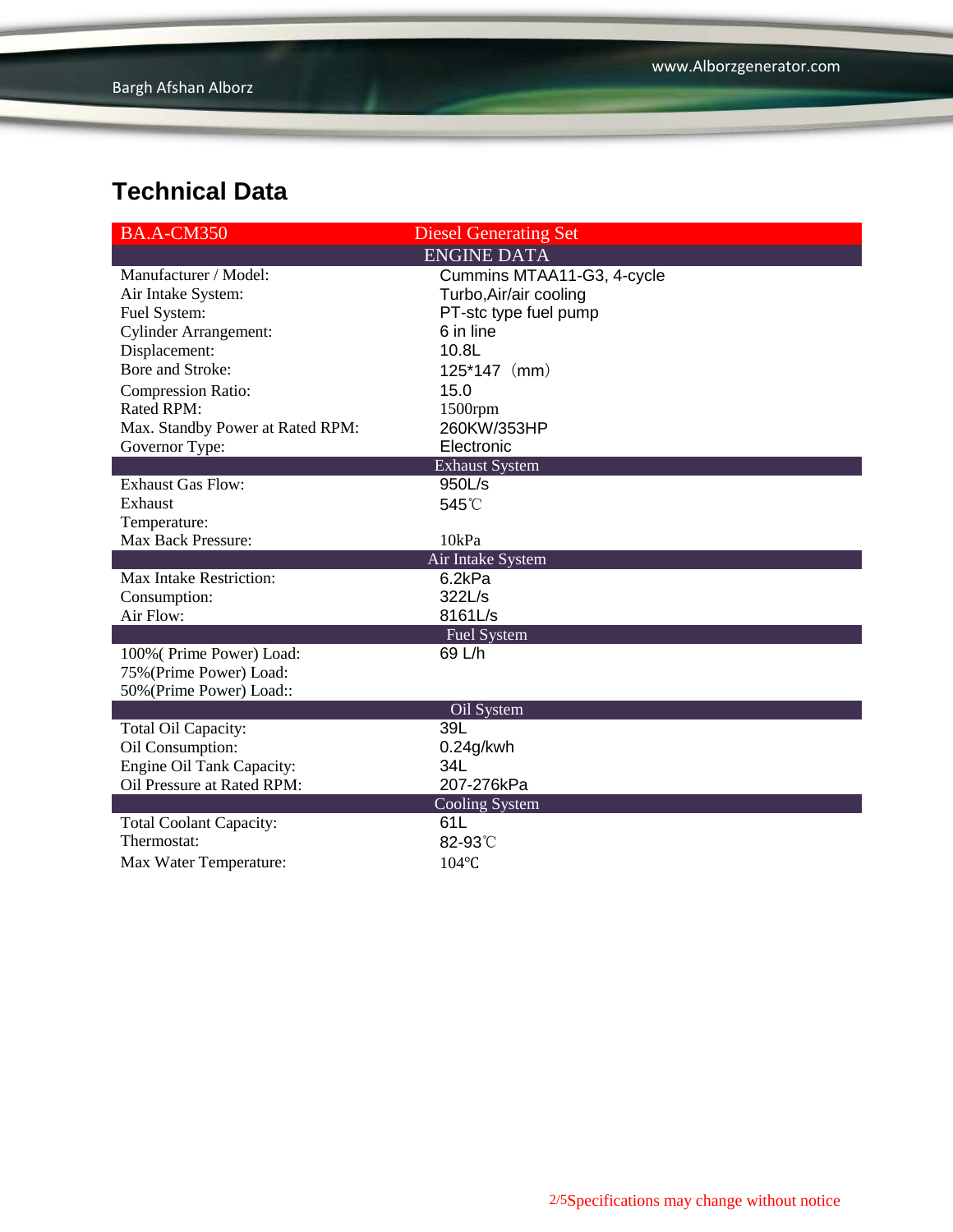| <b>BA.A-CM350</b>                                                                          | <b>Diesel Generating Set</b>             |  |  |  |  |
|--------------------------------------------------------------------------------------------|------------------------------------------|--|--|--|--|
| <b>ALTERNATOR SPECIFICATION</b>                                                            |                                          |  |  |  |  |
|                                                                                            | <b>GENERAL DATA</b>                      |  |  |  |  |
| Compliance with GB755, BS5000, VDE0530, NEMAMG1-22, IED34-1, CSA22.2 and AS1359 standards. |                                          |  |  |  |  |
| <b>Alternator Data</b>                                                                     |                                          |  |  |  |  |
| Number of Phase:                                                                           | 3                                        |  |  |  |  |
| Connecting Type:                                                                           | 3 Phase and 4 Wires, "Y" type connecting |  |  |  |  |
| Number of Bearing:                                                                         | 1                                        |  |  |  |  |
| <b>Power Factor:</b>                                                                       | 0.8                                      |  |  |  |  |
| Protection Grade:                                                                          | IP23                                     |  |  |  |  |
| Altitude:                                                                                  | $\leq 1000m$                             |  |  |  |  |
| <b>Exciter Type:</b>                                                                       | Brushless, self-exciting                 |  |  |  |  |
| Insulation Class, Temperature Rise:                                                        | H/H                                      |  |  |  |  |
| Telephone Influence Factor (TIF):                                                          | $50$                                     |  |  |  |  |
| THF:                                                                                       | $<$ 2%                                   |  |  |  |  |
| Voltage Regulation, Steady State:                                                          | $\leq \pm 1\%$                           |  |  |  |  |
| <b>Alternator Capacity:</b>                                                                | 350KVA                                   |  |  |  |  |
| <b>Alternator Efficiencies:</b>                                                            | 93.0%                                    |  |  |  |  |
| Air Cooling Flow:                                                                          | 0.8 <sub>m3</sub> /s                     |  |  |  |  |
|                                                                                            | <b>GENERATING SET DATA</b>               |  |  |  |  |
| <b>Voltage Regulation:</b>                                                                 | $\geq \pm 5\%$                           |  |  |  |  |
| Voltage Regulation, Stead State:                                                           | $\leq \pm 1\%$                           |  |  |  |  |
| Sudden Voltage Warp (100% Sudden Reduce):                                                  | $\leq +25\%$                             |  |  |  |  |
| Sudden Voltage Warp (Sudden Increase):                                                     | $\leq$ -20%                              |  |  |  |  |
| Voltage Stable Time (100% Sudden Reduce):                                                  | $\leq 6S$                                |  |  |  |  |
| Voltage Stable Time (Sudden Increase)                                                      | $\leq 6S$                                |  |  |  |  |
| Frequency Regulation, Stead State:                                                         | $\leq 5\%$                               |  |  |  |  |
| Frequency Waving:                                                                          | ≤0.5%                                    |  |  |  |  |
| Sudden Frequency Warp (100% Sudden Reduce):                                                | $\leq +12\%$                             |  |  |  |  |
| Sudden Frequency Warp (Sudden Increase):                                                   | $\leq$ -10%                              |  |  |  |  |
| Frequency Recovery Time (100% Sudden Reduce):                                              | $\leq$ 5S                                |  |  |  |  |
| Frequency Recovery Time (Sudden Increase):                                                 | $\leq$ 5S                                |  |  |  |  |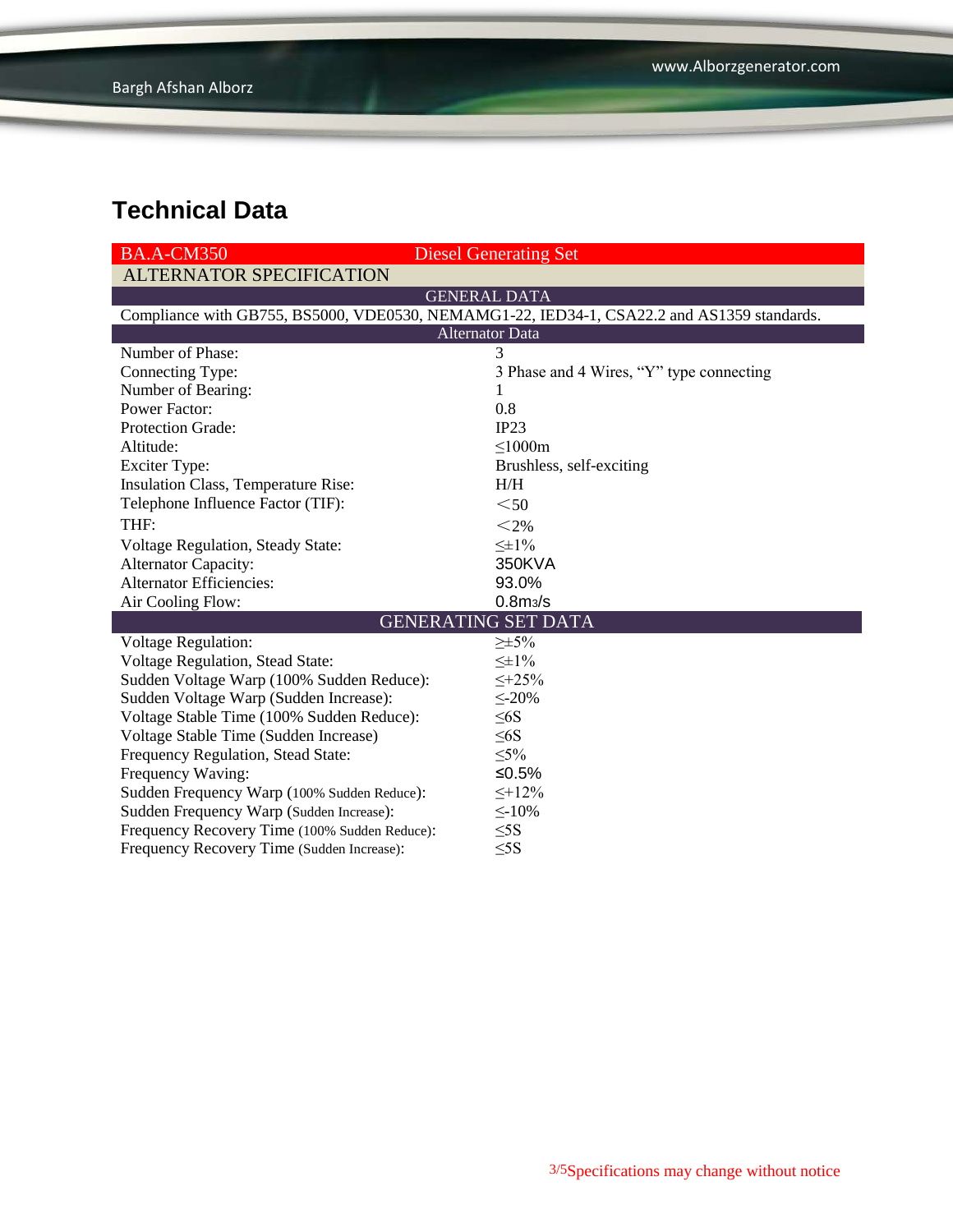| <b>BA.A-CM350</b>                            | <b>Diesel Generating Set</b>  |                                   |  |
|----------------------------------------------|-------------------------------|-----------------------------------|--|
| Options                                      |                               |                                   |  |
| Engine                                       | Fuel System                   | <b>Control System</b>             |  |
| Heater 2KW & 4KW                             | Daily Fuel Tank               | <b>Auto Control Panel</b>         |  |
| Battery Charger 3.5A & 7A                    | <b>Base Fuel Tank</b>         | Remote Control Panel              |  |
|                                              | <b>Water Separator</b>        | <b>Auto Transfer Switch (ATS)</b> |  |
|                                              | <b>Fuel Level Sensor</b>      | <b>Paralleling System</b>         |  |
| <b>Anti-Condensation Heater</b>              | Rainproof Type                | <b>Engine Parts Drawing List</b>  |  |
|                                              | Soundproof Type               | <b>Spare Parts</b>                |  |
| Drop CT (For Paralleling)                    | Container Type                |                                   |  |
| Dimension & Weight                           |                               |                                   |  |
| <b>Standard Configuration</b><br>(Open Type) | With Base Fuel Tank           | Soundproof Type                   |  |
| Overall Size: 3100 (mm)                      | Overall Size: 3100 (mm) *1100 | Overall Size: 4225 (mm) *1460     |  |
| *1100 $(mm)$ *1650 $(mm)$                    | $(mm)$ *1750 $(mm)$           | $(mm)$ *2150 $(mm)$               |  |
| Weight: 2650kg                               | Weight: 2850kg                | Weight: 3800kg                    |  |